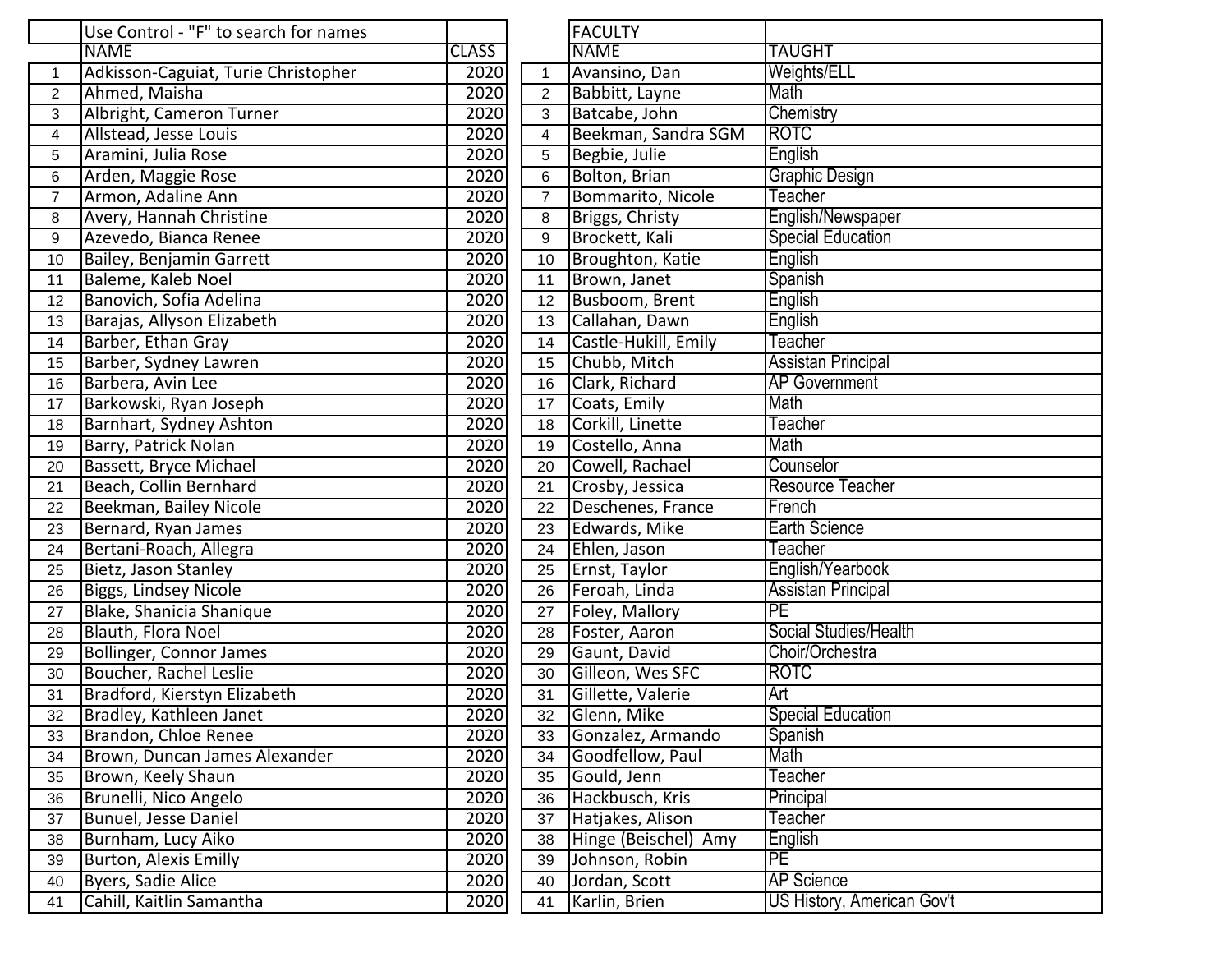| 42      | Campbell, Kaelyn Ryann            | 2020 | 42 | Kruger, Krista         | Dean of Students                     |
|---------|-----------------------------------|------|----|------------------------|--------------------------------------|
| 43      | Carbajal, Milagros Guadalupe Cruz | 2020 | 43 | Kuhles, Karl           | Science                              |
| 44      | Carey, Michael Denny              | 2020 | 44 | Lane, Michele          | <b>Special Education</b>             |
| 45      | Carrillo, Gabriela Andrea         | 2020 | 45 | Liessmann, Bill        | Math                                 |
| 46      | Carrillo, Karla Itzel             | 2020 | 46 | Long, Laura            | Teacher                              |
| 47      | Carrillo, Nayelli Giselle         | 2020 | 47 | Lucas, Trish           | <b>Biology/Environmental Science</b> |
| 48      | Casey, Eryn Christine             | 2020 | 48 | Mann, Regina           | <b>Credit Recovery</b>               |
| 49      | Castaneda, Emily Villalobos       | 2020 | 49 | Mazzo, Gabe            | Math                                 |
| 50      | Chamberlain, Ian Thomas Llacer    | 2020 | 50 | McCart, Chris          | <b>Social Strudies</b>               |
| 51      | Chamberlain, Sofia Nicole Llacer  | 2020 | 51 | McClellan, Brad        | English                              |
| 52      | Childs, Spencer Brey              | 2020 | 52 | McGoff, Douglas        | Teacher                              |
| 53      | Chopper, Gabriella Francise       | 2020 | 53 | McKillip, Theresa      | English                              |
| 54      | Cisneros, Ana Cecelia             | 2020 | 54 | McNinch, Leith         | <b>Special Education</b>             |
| 55      | Clawson, Rachael Noelle           | 2020 | 55 | Meinert, Mike          | Science                              |
| 56      | Colfer, Natalie Dean              | 2020 | 56 | Mileo, Beckah          | English/Psych                        |
| 57      | Collins, Turner Patrick           | 2020 | 57 | Minter, Katie          | Teacher                              |
| 58      | Collinsworth, Ethan James         | 2020 | 58 | Mirczak, April         | Teacher                              |
| 59      | Comcowich, John Daniel            | 2020 | 59 | Moore, Aaron           | <b>Directed Studies</b>              |
| 60      | Comstock, Miles Carpenter         | 2020 | 60 | Mortara, Chris         | Math                                 |
| 61      | Conder, Kobe Jay                  | 2020 | 61 | Moss, Garrett          | <b>World History/Social Studies</b>  |
| 62      | Conrad, Joanna Elizabeth          | 2020 | 62 | Musni, Craig           | Animation/Marketing                  |
| 63      | Contreras, Justina Rae            | 2020 | 63 | Naughton, Brad         | Math                                 |
| 64      | Cornell, Nathaniel Kenneth        | 2020 | 64 | Newberry, Amie         | English                              |
| 65      | Crow, Michael Noel                | 2020 | 65 | Nitz, Tony             | <b>Special Education</b>             |
| 66      | Cruz, Adamari Esperanza Rangel    | 2020 | 66 | Ochs, Matt             | <b>U.S. History</b>                  |
| 67      | Cuarisma, Ke Leigh Ke Aloha       | 2020 | 67 | Osgard, Faith          | Science                              |
| 68      | Culbert, Nicholas Henry           | 2020 | 68 | Pace, Jim              | Social Studies/Athletic Director     |
| 69      | Curtis, Ashley Nichole Noonan     | 2020 | 69 | Porter, Valerie        | Biology/Anatomy/Physiology           |
| 70      | Dahle, Jilleann Marie             | 2020 | 70 | Powers, Keri           | Math                                 |
| 71      | Damke, Phillip Harper             | 2020 | 71 | Puzey, Samantha        | <b>Physical Science</b>              |
| 72      | Dampier, Maya Christine           | 2020 | 72 | Rahming, Ashleigh      | <b>Health Science</b>                |
| 73      | Davidove, Alec Charles            | 2020 | 73 | Ramsey, Marie          | English                              |
| 74      | Dawson, Elizabeth Ann             | 2020 | 74 | Ross, David            | Government/U.S. History              |
| 75      | DeBarger, James Wallen            | 2020 | 75 | Ryan, Kristin          | English                              |
| 76      | DeKay, Caleb Sevren               | 2020 | 76 | Salgado, Teri          | <b>Assistan Principal</b>            |
| $77 \,$ | Dintchev, Daniel Dimitre          | 2020 | 77 | Sarafolean, Nicole LTC | <b>ROTC</b>                          |
| 78      | Dodson, Camille Valeria           | 2020 | 78 | Schouweiler, Pete      | <b>Social Studies</b>                |
| 79      | Douglas, Elena Grace              | 2020 | 79 | Scichilone, Traci      | Web Design                           |
| 80      | Doyle, Alyssa Jane                | 2020 | 80 | Shoolroy, Aaron        | Science                              |
| 81      | Doyle, Jessica Marie              | 2020 | 81 | Worthen, Bryon         | Math                                 |
| 82      | Duhamel, Cendrina Ray             | 2020 |    |                        |                                      |
| 83      | Duke, Abel Jeremy                 | 2020 |    |                        |                                      |
| 84      | Durman, Amber Rose                | 2020 |    |                        |                                      |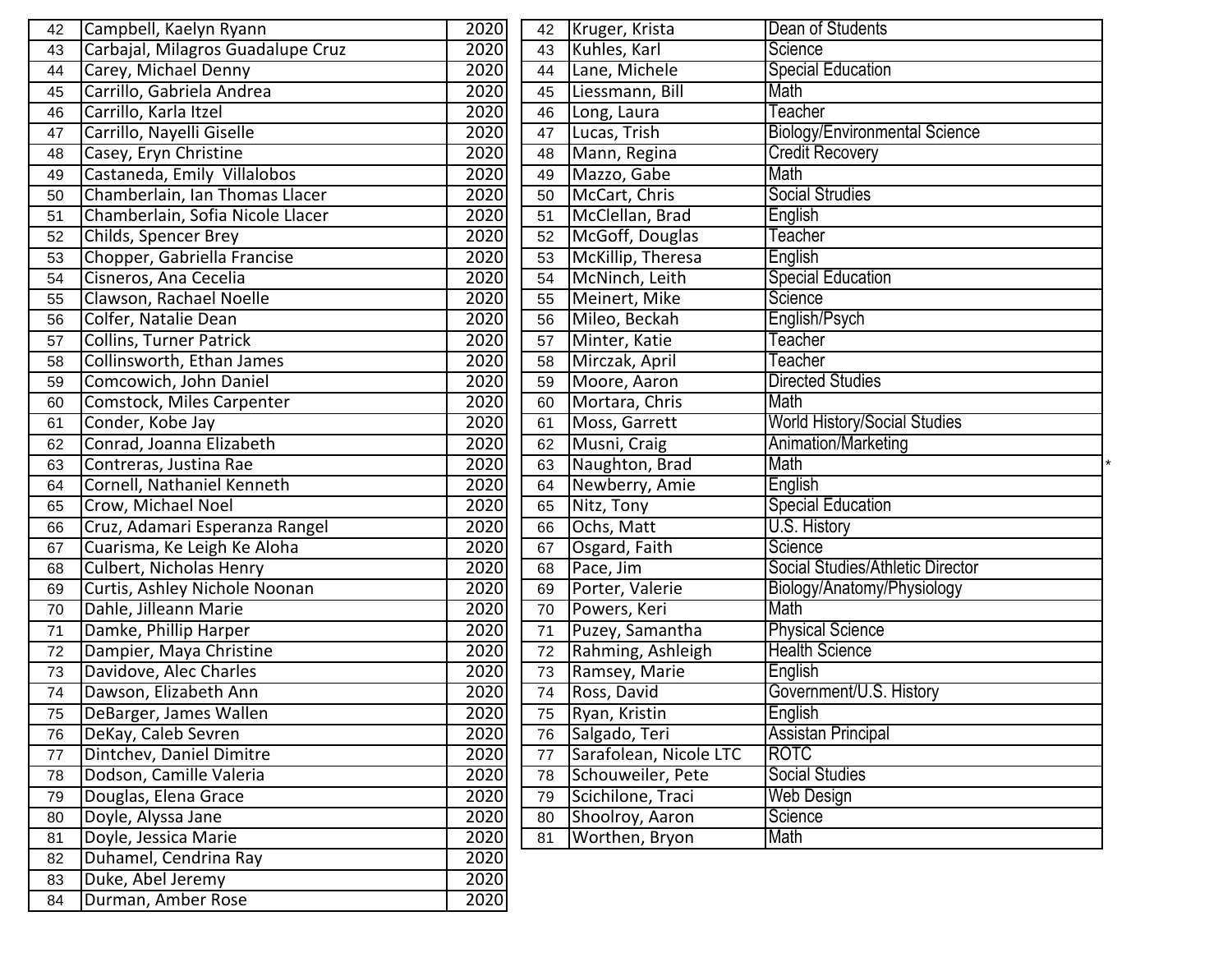| 85  | Durman, Austin Kyle              | 2020 |
|-----|----------------------------------|------|
| 86  | Duvall, Emily Lyn                | 2020 |
| 87  | Eason, Taskar James              | 2020 |
| 88  | Eayrs, Elxsis Nikkole            | 2020 |
| 89  | Emerson, Dominick Ryan           | 2020 |
| 90  | Ericson, Cooper Dean             | 2020 |
| 91  | Eriksen, Paige Melody            | 2020 |
| 92  | Estrada, Christian Erin Sarabia  | 2020 |
| 93  | Fagg, Kaitlyn Leigh              | 2020 |
| 94  | Felipe, Annette America Torres   | 2020 |
| 95  | Felix, Toray Elijah              | 2020 |
| 96  | Ferido, Benjamin Watanabe        | 2020 |
| 97  | Fermoile, Kyle Harris            | 2020 |
| 98  | Fernandez, Damien Lennon         | 2020 |
| 99  | Fielder, Katie Elizabeth         | 2020 |
| 100 | Fine, Van Thomas                 | 2020 |
| 101 | Fitzgerald, Tyler Michael        | 2020 |
| 102 | Forderhase, Ryan Robert          | 2020 |
| 103 | Fore, Joey Michael               | 2020 |
| 104 | Fralick, Kathleen Gail           | 2020 |
| 105 | Francis, Nathan David            | 2020 |
| 106 | Franey, Nacayla Mary             | 2020 |
| 107 | Franke, Camile Alexandra         | 2020 |
| 108 | Freeman, Jack Anthony            | 2020 |
| 109 | Futch, Amelia Josephine          | 2020 |
| 110 | Fye, Addyson Amelia              | 2020 |
| 111 | Galvez, Gabriel Angelo Tan       | 2020 |
| 112 | Garcia-Murillo, Esteban          | 2020 |
| 113 | Garnett, Katelyn Grace           | 2020 |
| 114 | Garrett, Jason Torres            | 2020 |
| 115 | Garza, Téa Lanece                | 2020 |
| 116 | Geis, Gelina Claire              | 2020 |
| 117 | Gentner, Aden Johann             | 2020 |
| 118 | Godoy, Daven Luis                | 2020 |
| 119 | Gonsalves, Michael Charles       | 2020 |
| 120 | Gonzalez, Emilee Marie           | 2020 |
| 121 | Gouldsmith, Gunner Michael       | 2020 |
| 122 | Gourley, Emerson Dorothy Rose    | 2020 |
| 123 | Grant, Alexander Nicholas        | 2020 |
| 124 | Grant, Talecia Monea             | 2020 |
| 125 | Gregory, Alexander Gabriel       | 2020 |
| 126 | <b>Gregory, Geoffrey Michael</b> | 2020 |
| 127 | Gregory, Skye Eliza              | 2020 |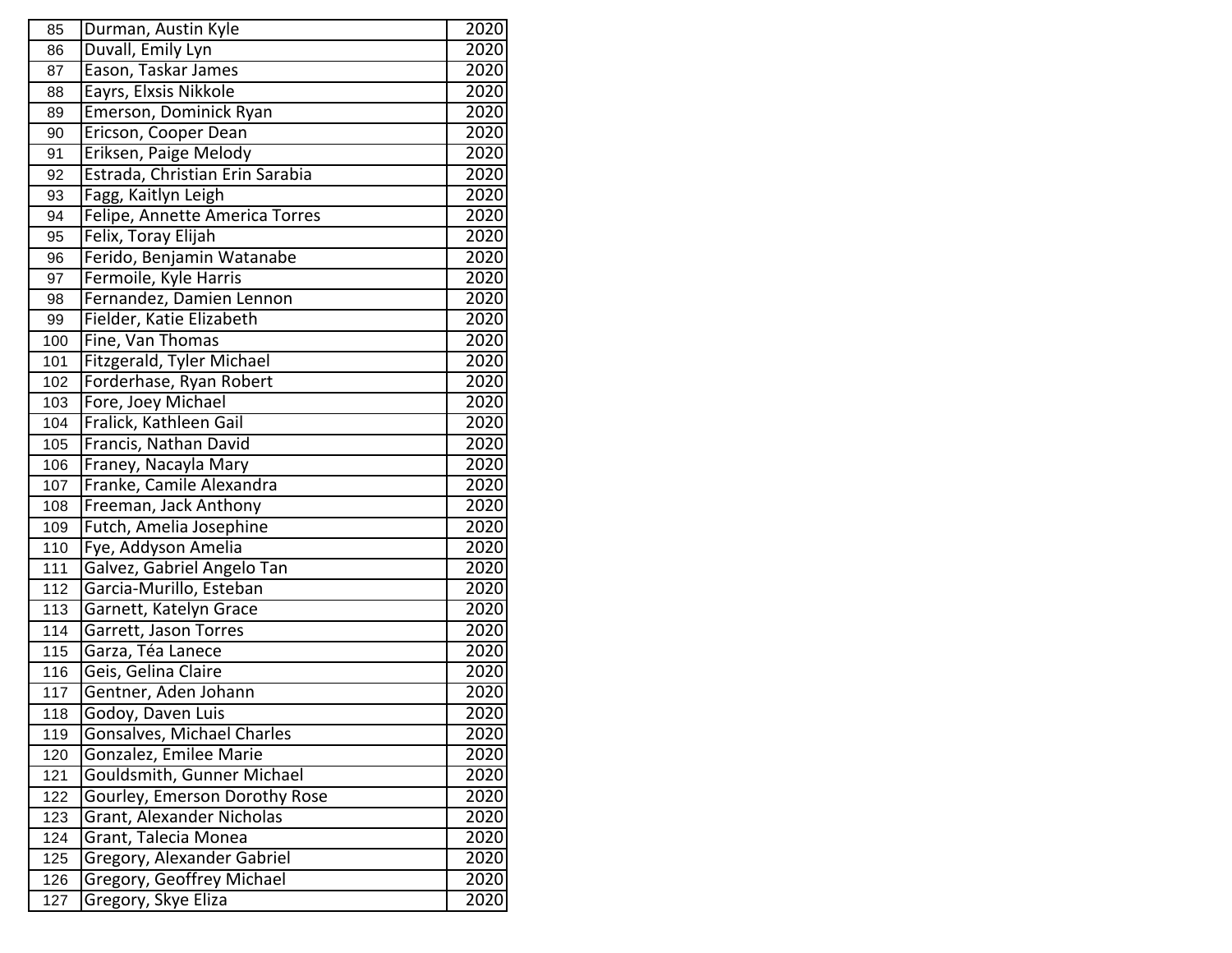| 128 | Grimm, Brett William                | 2020              |
|-----|-------------------------------------|-------------------|
| 129 | Grimm, Hunter Joseph                | 2020              |
| 130 | Guerrero, Sofia Carmona             | 2020              |
| 131 | Guevara, Daniel                     | 2020              |
| 132 | Guevin, Jeremy Eric                 | 2020              |
| 133 | Guillen, Dominick Omar              | 2020              |
| 134 | Gunter, Lauren Grace                | 2020              |
| 135 | Guzelis, Jake Anthony               | 2020              |
| 136 | Hackbusch, Hana Shahnaz             | 2020              |
| 137 | Hales, Skylar Dhiraj                | 2020              |
| 138 | Haley, Lindsey Louise               | 2020              |
| 139 | Hall, Nancy Elizabeth               | 2020              |
| 140 | Hall, Sierra Nicole                 | 2020              |
| 141 | Hamlin, Brett James Richard         | 2020              |
| 142 | Hammond, Zoe Jayne                  | 2020              |
| 143 | Hansen, Kyner Allen                 | 2020              |
| 144 | Hardie, Brett Collin                | 2020              |
| 145 | Harris, Sawyer Riley                | 2020              |
| 146 | Hart, Emilee Blair                  | 2020              |
| 147 | Hartman, Hunter James               | 2020              |
| 148 | Hernandez, Alejandro Victor Ramirez | 2020              |
| 149 | Herrera, Marc Anthony               | 2020              |
| 150 | Hicks, Gavin James                  | 2020              |
| 151 | Hogan, Keelan Liam                  | 2020              |
| 152 | Hoggatt, Connor Michael             | 2020              |
| 153 | Hooper, Chloe Ann                   | 2020              |
| 154 | Hoover, Anders Bickley              | 2020              |
| 155 | Horn, James Allen                   | 2020              |
| 156 | Hunsaker, Caydan Scott              | 2020              |
| 157 | Hunsberger, Nathan Timothy          | 2020              |
| 158 | III, Robert Francis Patrick         | 2020              |
| 159 | Ipsen, Miles Emil Hallett           | 2020              |
| 160 | Isip, Julian Carson Pasco           | 2020              |
| 161 | Itani, Rami Abraham                 | 2020              |
| 162 | Jackson, Cooper Ray                 | 2020              |
| 163 | Jaeck, Ethan Millard Ralph          | 2020              |
| 164 | Jahn, Annaka Rose                   | 2020              |
| 165 | Jamieson, Amelia Fae                | 2020              |
| 166 | Jenne, Alyssa Carin                 | 2020              |
| 167 | Jory, Nicholas Wheeler              | $\overline{20}20$ |
| 168 | Jr, Alokihakau Kolo Finau           | 2020              |
| 169 | Junghanns, Hailey Marie             | 2020              |
| 170 | Kay, Jacob Scott                    | 2020              |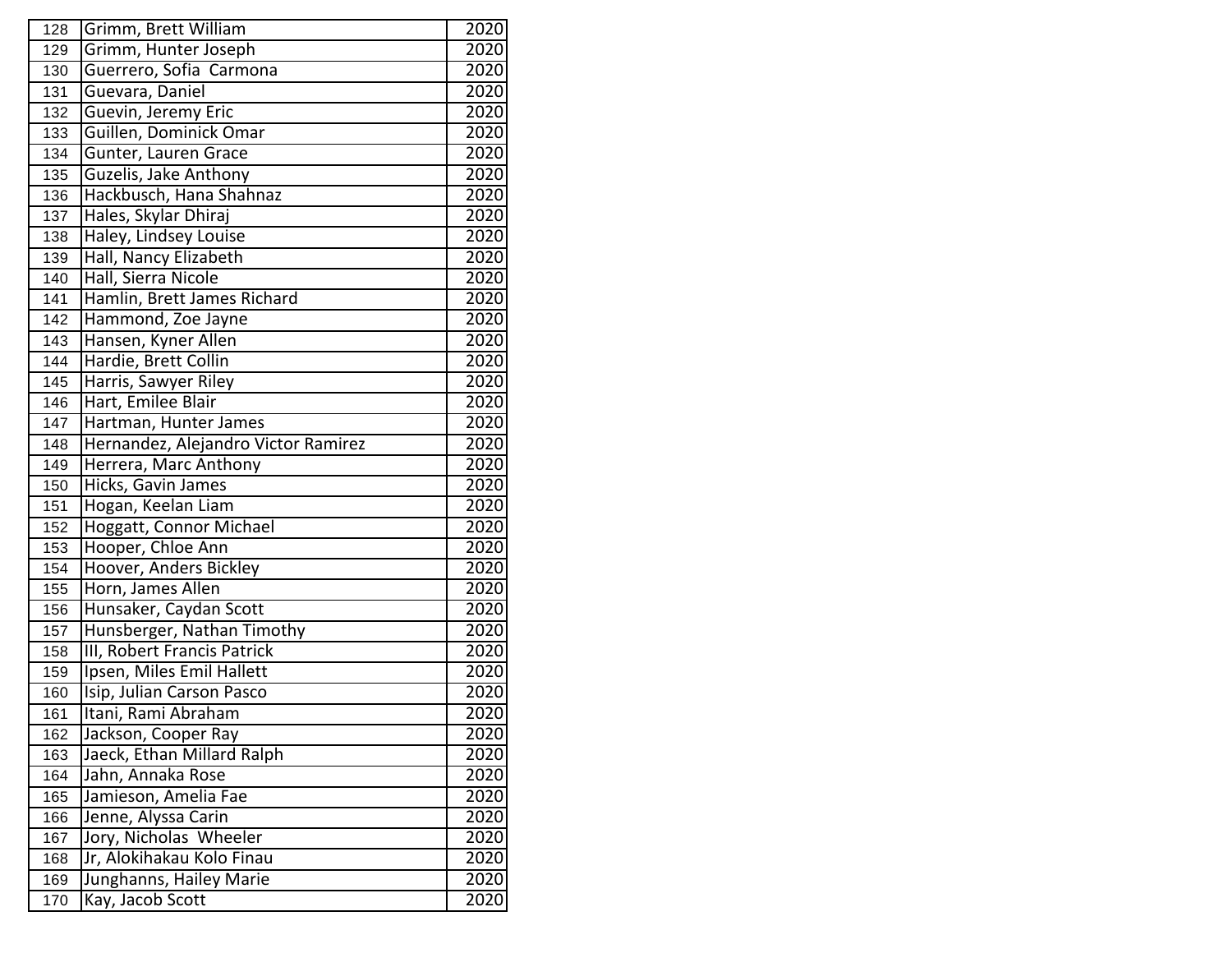| 171 | Kelly, Kyle John             | 2020 |
|-----|------------------------------|------|
| 172 | Kerr, Rachelle Alexandria    | 2020 |
| 173 | Khorshidi, Alexander Keon    | 2020 |
| 174 | Kilby, Brandon Scott         | 2020 |
| 175 | Kinder, Lauren Marley        | 2020 |
| 176 | Kinerson, Carlyn Trudy       | 2020 |
| 177 | Kjoll, Tristin Peter         | 2020 |
| 178 | Klupfell, Addison Alexander  | 2020 |
| 179 | Klupfell, Natalya Irena      | 2020 |
| 180 | Koffler, Kayli Marie         | 2020 |
| 181 | Kottinger, Caedon Bradford   | 2020 |
| 182 | Kretchman, Wyatt Mac         | 2020 |
| 183 | Kruger, Maximus              | 2020 |
| 184 | Kuykendall, Caden Cutler     | 2020 |
| 185 | Lafferty, Dylan Michael      | 2020 |
| 186 | Laffins, Cooper Timothy      | 2020 |
| 187 | Lamb, Sydney Sylvia          | 2020 |
| 188 | Lance, Hayden Michael        | 2020 |
| 189 | Leach, Camden Duwayne        | 2020 |
| 190 | LeBlanc, Evan Wayne          | 2020 |
| 191 | Leff, Abigail Delaney        | 2020 |
| 192 | Li, Elena                    | 2020 |
| 193 | Liao, Lele                   | 2020 |
| 194 | Libed, Ian Benedict Agas     | 2020 |
| 195 | Lieberman, Shayna June       | 2020 |
| 196 | Linker, Noah John            | 2020 |
| 197 | Litchfield, Griffin Bowler   | 2020 |
| 198 | Lombardo, Ellen Anna         | 2020 |
| 199 | Long, Cailin Therese         | 2020 |
| 200 | Lopez, Seth                  | 2020 |
| 201 | Lopez-Hernandez, Ryan Israel | 2020 |
| 202 | Lotito, Gianna Renee         | 2020 |
| 203 | Lovett, Madison Blue         | 2020 |
| 204 | Lusenhop, Ashleigh Faith     | 2020 |
| 205 | Mandeville, Graysen Sydney   | 2020 |
| 206 | Maples, Mya Nicole           | 2020 |
| 207 | Marquez, Christian Noel      | 2020 |
| 208 | Marquez, Isabella Nicole     | 2020 |
| 209 | Marroquin, Emilie Joselle    | 2020 |
| 210 | Martin, Alena Bernice        | 2020 |
| 211 | Martinez-Dyson, Zakry Ronal  | 2020 |
| 212 | Mauldin, Jackson Matthew     | 2020 |
| 213 | Maupin, Cheyenne Paige       | 2020 |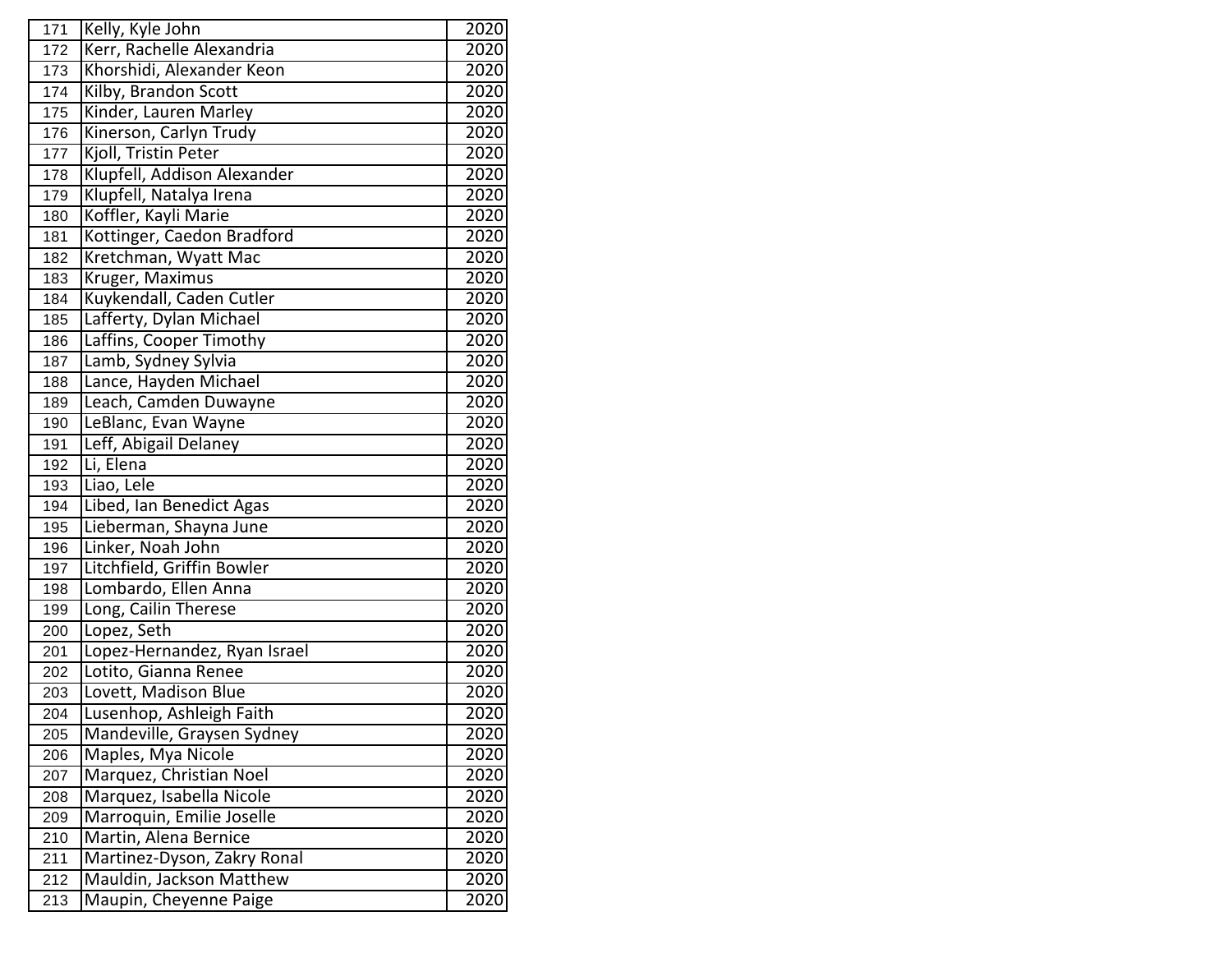| 214 | Mayberry, Althea Lyn              | 2020 |
|-----|-----------------------------------|------|
| 215 | McCabe, Mason George              | 2020 |
| 216 | McCabe, Paris Renee               | 2020 |
| 217 | McClain, Mason Ray                | 2020 |
| 218 | McClanahan, Sarah Annmarie        | 2020 |
| 219 | McDonald-Musil, Ayla Elizabeth    | 2020 |
| 220 | McGinnes, Joshua Earl             | 2020 |
| 221 | McKibben, Elizabeth Claire        | 2020 |
| 222 | McSweeney, Garrett Donovan        | 2020 |
| 223 | Means, Quinn Katherine            | 2020 |
| 224 | Mecseji, Olivia Fae               | 2020 |
| 225 | Medal, Gavin-Christopher Enrrique | 2020 |
| 226 | Medina, Jacob Jerome              | 2020 |
| 227 | Medina, Kevin Joaquin Perez       | 2020 |
| 228 | Mejorado, Diego Corral            | 2020 |
| 229 | Melendez, Eileen Alexis Gonzalez  | 2020 |
| 230 | Menesini-Baden, Siena Jolie       | 2020 |
| 231 | Merlo, Gabriela Mannum            | 2020 |
| 232 | Miles, Da'Nya Menique             | 2020 |
| 233 | Miller, Ava Scarlet Grace         | 2020 |
| 234 | Miller, Benjamin Earl             | 2020 |
| 235 | Minard, Trinity Eden              | 2020 |
| 236 | Montgomery, Jason Michael         | 2020 |
| 237 | Monzon, Nahyeli Isis              | 2020 |
| 238 | Monzon, Seth Christian            | 2020 |
| 239 | Morales, Cristopher Cardona       | 2020 |
| 240 | Moreno, Camila Cardillo           | 2020 |
| 241 | Morgan, Nicholas David Guzman     | 2020 |
| 242 | Moss, Dorothy Claire Xin          | 2020 |
| 243 | Moya, Courtney Joelle             | 2020 |
| 244 | Moya, Jasmin Angelica             | 2020 |
| 245 | Munoz, Gabriel Jacob              | 2020 |
| 246 | Munoz, Kelsey Maria Robles        | 2020 |
| 247 | Murray, Ian Patrick               | 2020 |
| 248 | Murray, Landon William            | 2020 |
| 249 | Mustard, Alexandria Reghan        | 2020 |
| 250 | Nava, Aspen Charlize              | 2020 |
| 251 | Nay, Breeze Nicole                | 2020 |
| 252 | Newberry, Katherine Kristeen      | 2020 |
| 253 | Newbury, Khilee Shea              | 2020 |
| 254 | Nichols, Kylie Rae                | 2020 |
| 255 | Nightingale, Zachary Stewart      | 2020 |
| 256 | Norton, Jack Nicholas             | 2020 |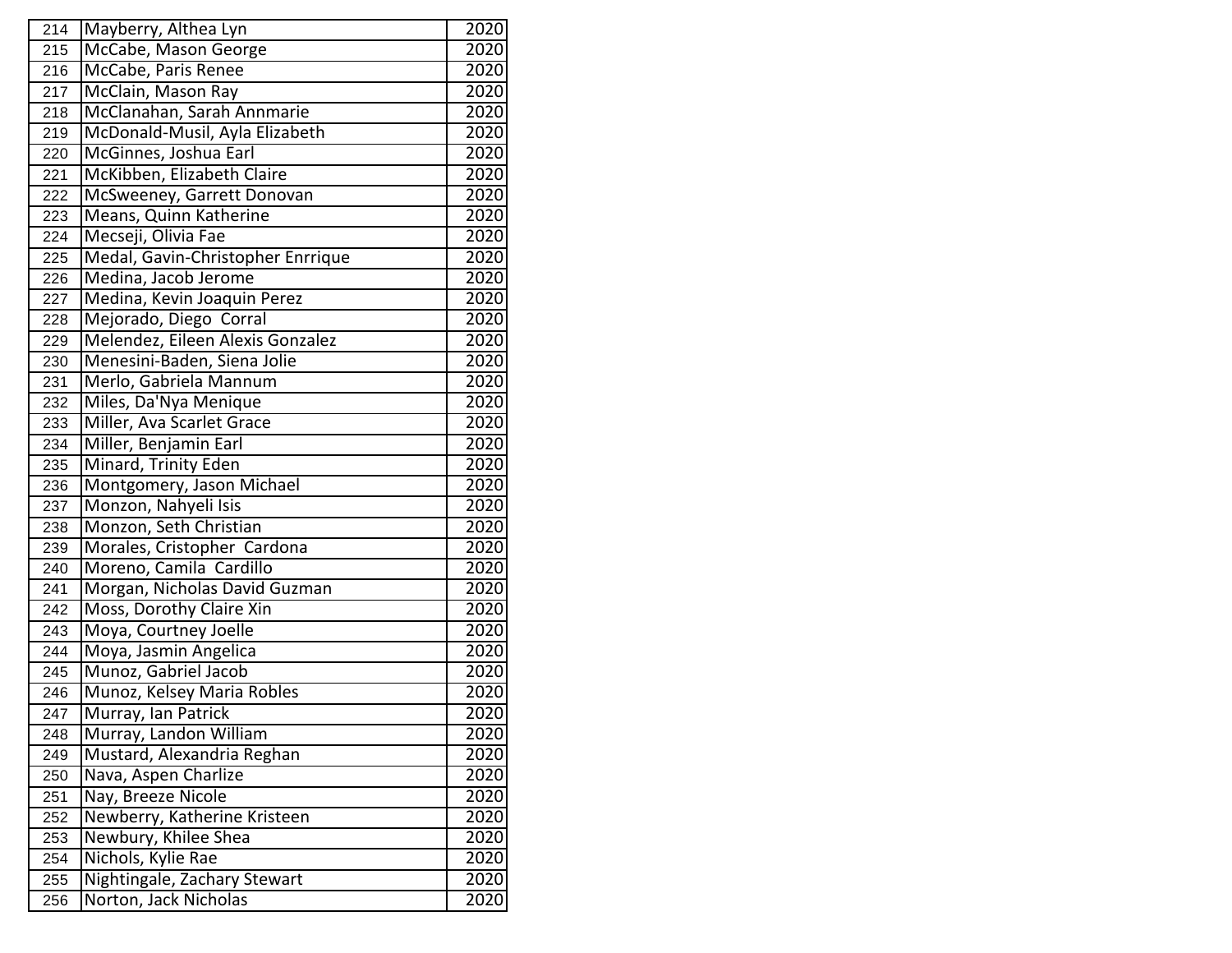| 257 | Novacek, Jacob Andrew           | 2020              |
|-----|---------------------------------|-------------------|
| 258 | Nowotny, Nadia Colette          | 2020              |
| 259 | Oh, Isabella Lauren             | 2020              |
| 260 | Ojeda, Alexis Serratos          | 2020              |
| 261 | O'Keeffe, Llake Virgil Alonzo   | 2020              |
| 262 | Old, Malia Evonne               | 2020              |
| 263 | Oliphant, Lane Culver           | 2020              |
| 264 | Olson, James Hunter             | 2020              |
| 265 | Onofre, Mayelly Milleth Ramirez | 2020              |
| 266 | Orberg, Christopher James       | 2020              |
| 267 | Padilla-Glace, Ciera Michelle   | 2020              |
| 268 | Padilla-Glace, Trinity Nikol    | 2020              |
| 269 | Pagni, Nicolas Michael David    | 2020              |
| 270 | Palomino, Abril Adanely Becerra | 2020              |
| 271 | Paputsidis, Mihalis Athos       | 2020              |
| 272 | Parker, Jazlynn Isabella        | 2020              |
| 273 | Pascale, Kayley Autumn          | 2020              |
| 274 | Paszek, Breanna Ione            | 2020              |
| 275 | Paszek, Madison Rae             | 2020              |
| 276 | Patterson, Megan Riley          | 2020              |
| 277 | Pearson, Aden Scott             | 2020              |
| 278 | Penberthy, Hannah Ann           | 2020              |
| 279 | Perez-Jimenez, Genesis Ruby     | $\overline{20}20$ |
| 280 | Petrilla, Skyler Starr          | 2020              |
| 281 | Pfau, Piper Anne                | 2020              |
| 282 | Pfau, Tobias Henry              | 2020              |
| 283 | Plessis, Phillip Franz Ammon du | 2020              |
| 284 | Precup, Cyrus Zaharie           | 2020              |
| 285 | Quinlan, Kendall Lynette        | 2020              |
| 286 | Ramirez, Alondra Diaz           | 2020              |
| 287 | Ramirez, John David Bandejas    | 2020              |
| 288 | Ramos, Chase                    | 2020              |
| 289 | Ramos, Isabelle Katherine       | 2020              |
| 290 | Regalado, Olivia Marleen        | 2020              |
| 291 | Reynolds, Samuel Riggs          | 2020              |
| 292 | Rickett, Austin Haven           | 2020              |
| 293 | Rider, Jake Dylan               | 2020              |
| 294 | Robb, Samantha Marrilla         | 2020              |
| 295 | Rogers, Zildjian Alton          | 2020              |
| 296 | Rojas-Corral, Daniela Leticia   | $\overline{20}20$ |
| 297 | Roman, Ivan                     | 2020              |
| 298 | Rose, Madison Anne              | 2020              |
| 299 | Ross, Kieran Julia              | 2020              |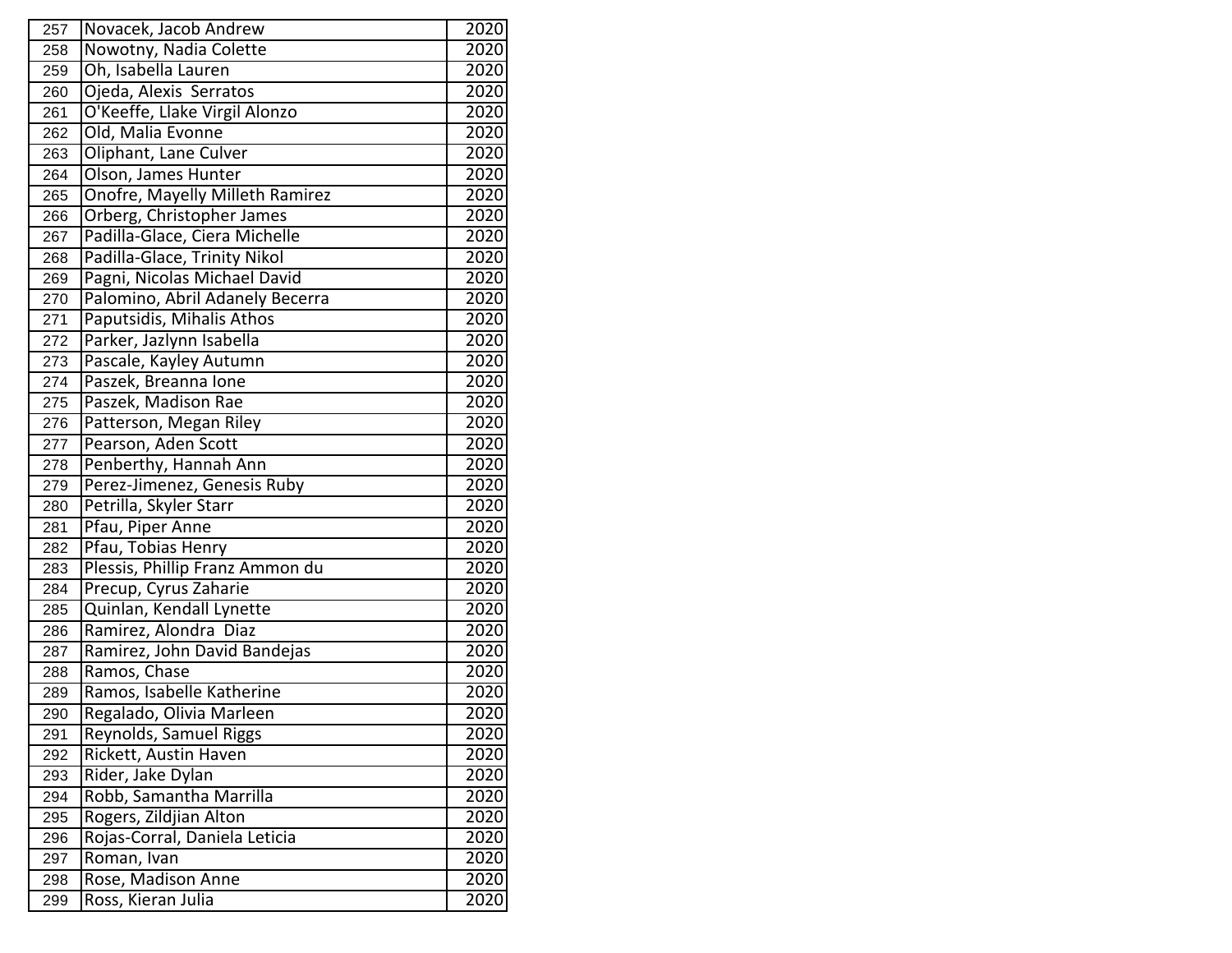| 300 | Rourke, Deaghan Edward             | 2020 |
|-----|------------------------------------|------|
| 301 | Rowe, Emery Sarah                  | 2020 |
| 302 | Rowe, Helena Isabelle              | 2020 |
| 303 | Ruyak, Josie Louise                | 2020 |
| 304 | Salvanera, Marcy Brent Domingo     | 2020 |
| 305 | Sanchez, Damarys                   | 2020 |
| 306 | Savoye, Jianna Lee-Ann von         | 2020 |
| 307 | Sawyer, Katie Lynn                 | 2020 |
| 308 | Schmidt, Coleman Dale              | 2020 |
| 309 | Schraub, Kennedy Kathleen          | 2020 |
| 310 | Schroeder-Bogenreif, Andrena Marie | 2020 |
| 311 | Schwab, Erica Gao                  | 2020 |
| 312 | Scoble, Bridgett Irene             | 2020 |
| 313 | Scolari, Jillian Christine         | 2020 |
| 314 | Seitz, Lucas Arnez                 | 2020 |
| 315 | Selemenev, Zayda Alexandria        | 2020 |
| 316 | Serrano, Bianca Marie              | 2020 |
| 317 | Sewell, Ethan Christopher          | 2020 |
| 318 | Shaffer, Christopher Jay           | 2020 |
| 319 | Sheppard-Moore, Samantha Marian    | 2020 |
| 320 | Shonnard, Genelle Joan             | 2020 |
| 321 | Shults, Madison Taylor             | 2020 |
| 322 | Shumard, Danielle Marie            | 2020 |
| 323 | Singh, Angad Preet                 | 2020 |
| 324 | Sippola, Kaleigh Elizabeth         | 2020 |
| 325 | Smith, Alexis Marie                | 2020 |
| 326 | Smith, Anna Katherine              | 2020 |
| 327 | Smith, Kathryn Rose                | 2020 |
| 328 | Smith, Priscilla Lee               | 2020 |
| 329 | Sorensen, Annika Christine         | 2020 |
| 330 | Sorensen, Isaac Lee                | 2020 |
| 331 | Stapley, Ariel Lee                 | 2020 |
| 332 | Stears-Macauley, Liam Sean         | 2020 |
| 333 | Stewart, Jolie Diane               | 2020 |
| 334 | Story, Joseph Thomas               | 2020 |
| 335 | <b>Strait, Mason Connor</b>        | 2020 |
| 336 | Strand, Logan William              | 2020 |
| 337 | Stroupe, Kylie Nicole              | 2020 |
| 338 | Svendsen, John Calvin              | 2020 |
| 339 | Sweazy, Joseph Garnett             | 2020 |
| 340 | Taylor, Ariana Ashley              | 2020 |
| 341 | Thomas, Colby Michael              | 2020 |
| 342 | Thompson, Skylee Danae Silver      | 2020 |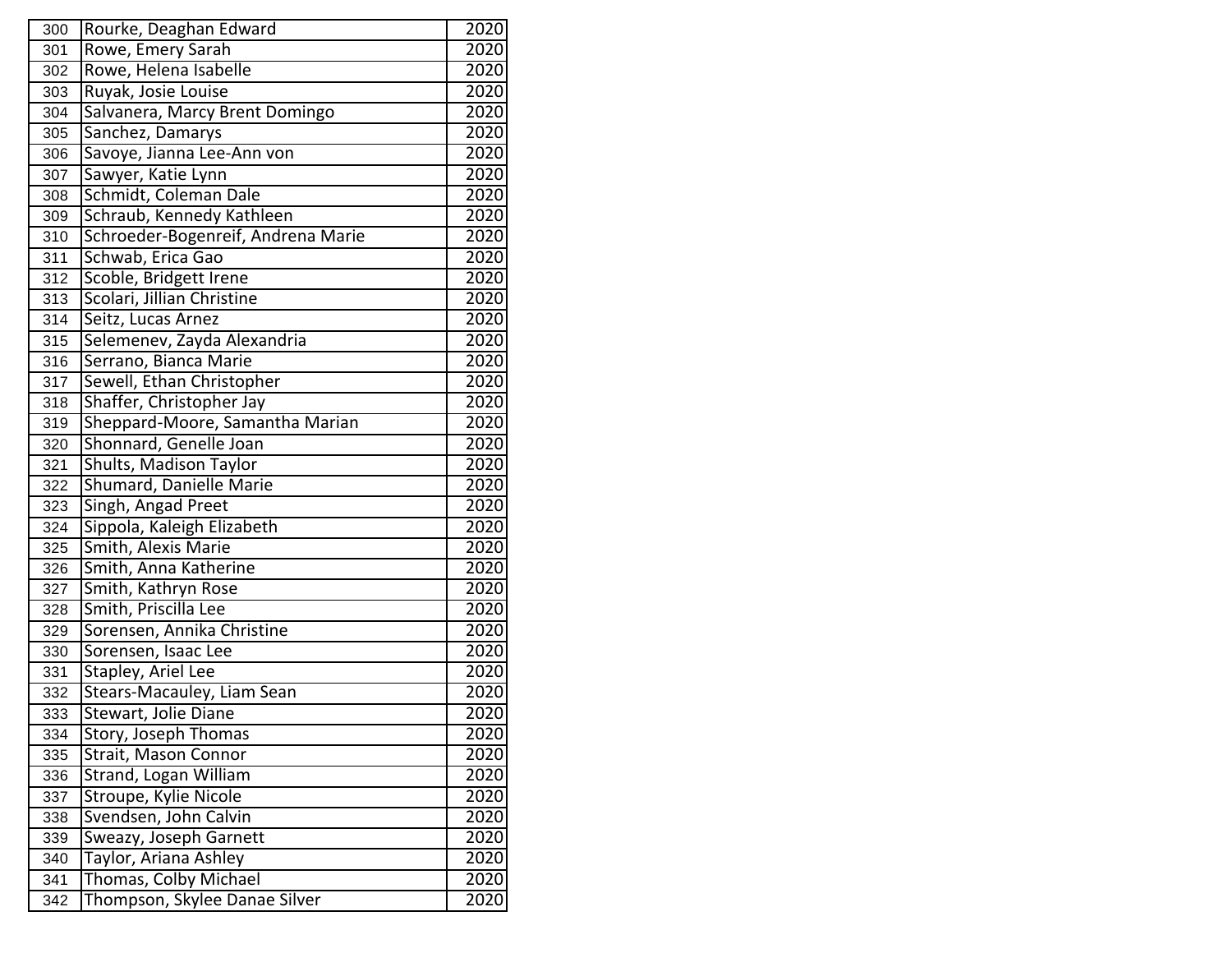| 343 | Thornton, Katherine Cavanaugh  | 2020 |
|-----|--------------------------------|------|
| 344 | Tiongson, Marissa Rose         | 2020 |
| 345 | Tirona, Jericho-Arven Saliba   | 2020 |
| 346 | Tobin, Andrea Marie            | 2020 |
| 347 | Tobin, Stone Grey              | 2020 |
| 348 | Tolotti, Trevor Martin Swanson | 2020 |
| 349 | Torres, Montserrath Guerra     | 2020 |
| 350 | Towle, Marlo Venhorst          | 2020 |
| 351 | Tsukamoto, Erika Kathleen      | 2020 |
| 352 | Tull, Alita Rebori             | 2020 |
| 353 | Unger, Payton David            | 2020 |
| 354 | Valdes, Jose Antonio Jordan    | 2020 |
| 355 | Valdes, Serena Adia            | 2020 |
| 356 | Valle, Anthony James           | 2020 |
| 357 | Vallejo, Jaqueline             | 2020 |
| 358 | Vargas, Nicole Ann Peña        | 2020 |
| 359 | Vasquez, Sophia Louise         | 2020 |
| 360 | Vera, Jason Patrick Manalo De  | 2020 |
| 361 | Vieyra-Seals, Keegan Robert    | 2020 |
| 362 | Villariza, Kevin Casey         | 2020 |
| 363 | Waisanen, Jacob Bruce          | 2020 |
| 364 | Walen, Kinsey Sage             | 2020 |
| 365 | Wanco, Madison Lorena          | 2020 |
| 366 | Wang, Shawn Pierre             | 2020 |
| 367 | Watland, Craig Jacob           | 2020 |
| 368 | Watson, Jude Loader            | 2020 |
| 369 | Webb, Alyssa Kiona Lee         | 2020 |
| 370 | Weber, Mason Alexander         | 2020 |
| 371 | Wedemeyer, Kaylis Benjamin     | 2020 |
| 372 | Weigel, Kaelen Isabelle        | 2020 |
| 373 | Westenburg, Eric Ashton        | 2020 |
| 374 | Wheeler, Amanda Lauren         | 2020 |
| 375 | Whitaker, Erik Michael         | 2020 |
| 376 | White, Aydan Marie             | 2020 |
| 377 | White, Dillan Kirk             | 2020 |
| 378 | Whitlock, Elizabeth Megan      | 2020 |
| 379 | Williams, Amanda Nicole        | 2020 |
| 380 | Wilmot, Duncan Ray             | 2020 |
| 381 | Wilson, Olivia Rhae            | 2020 |
| 382 | Winkelman, Reina Jeanette      | 2020 |
| 383 | Winnie, Trent Heyden           | 2020 |
| 384 | Winnie, Trevor Cole            | 2020 |
| 385 | Woelfle, Addison Rae           | 2020 |